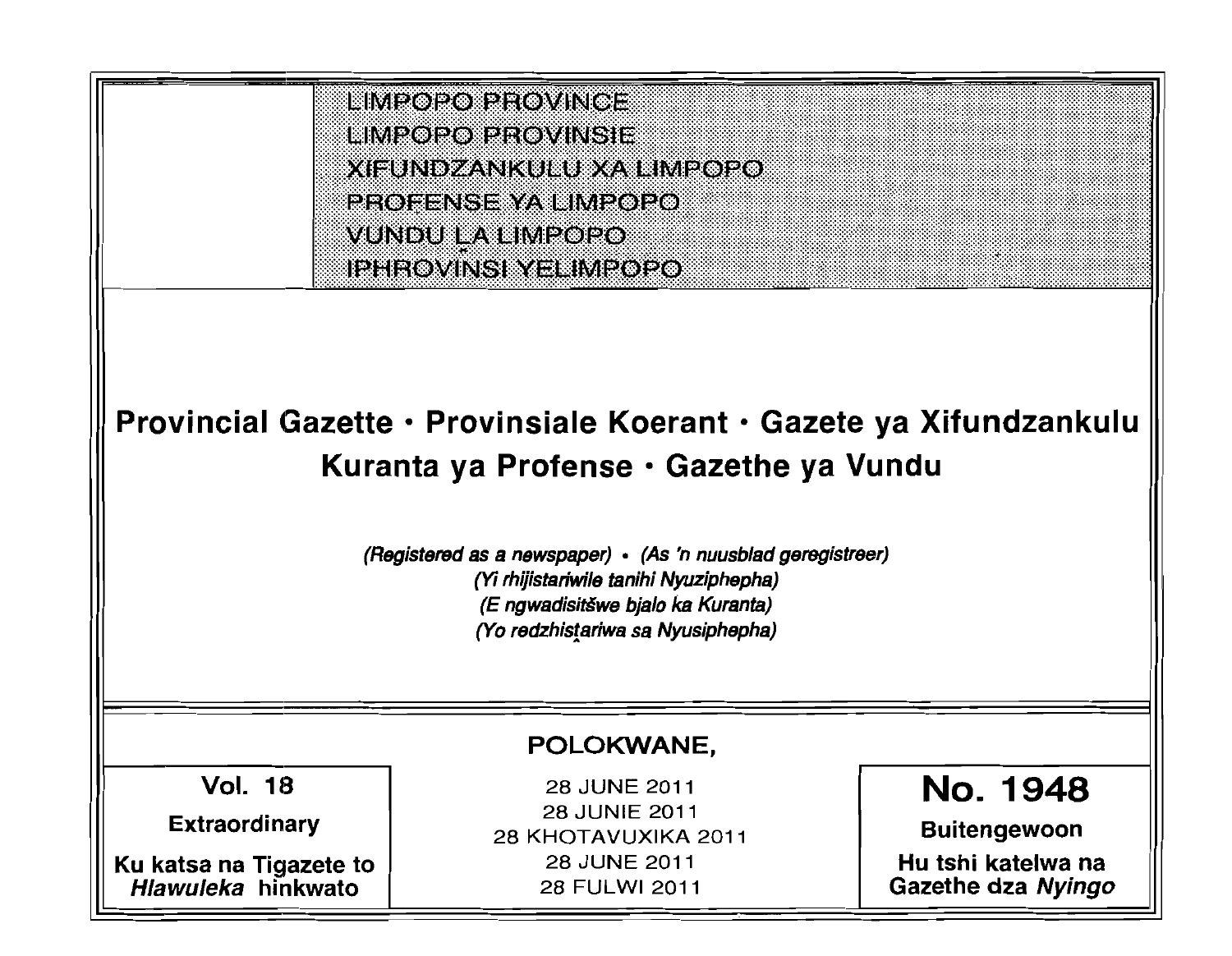#### IMPORTANT NOTICE

The Government Printing Works will not be held responsible for faxed documents not received due to errors on the fax machine or faxes received which are unclear or incomplete. Please be advised that an "OK" slip, received from a fax machine, will not be accepted as proof that documents were received by the GPW for printing. If documents are faxed to the GPW it will be the sender's responsibility to phone and confirm that the documents were received in good order.

Furthermore the Government Printing Works will also not be held responsible for cancellations and amendments which have not been done on original documents received from clients.

# **CONTENTS· INHOUD**

| No. |                       | No. | Page Gazette<br>No. |
|-----|-----------------------|-----|---------------------|
|     | <b>GENERAL NOTICE</b> |     |                     |

157 Limpopo Housing Act (2/2006): Establishment of the Limpopo Housing Advisory Panel ........................................... .. 3 1948